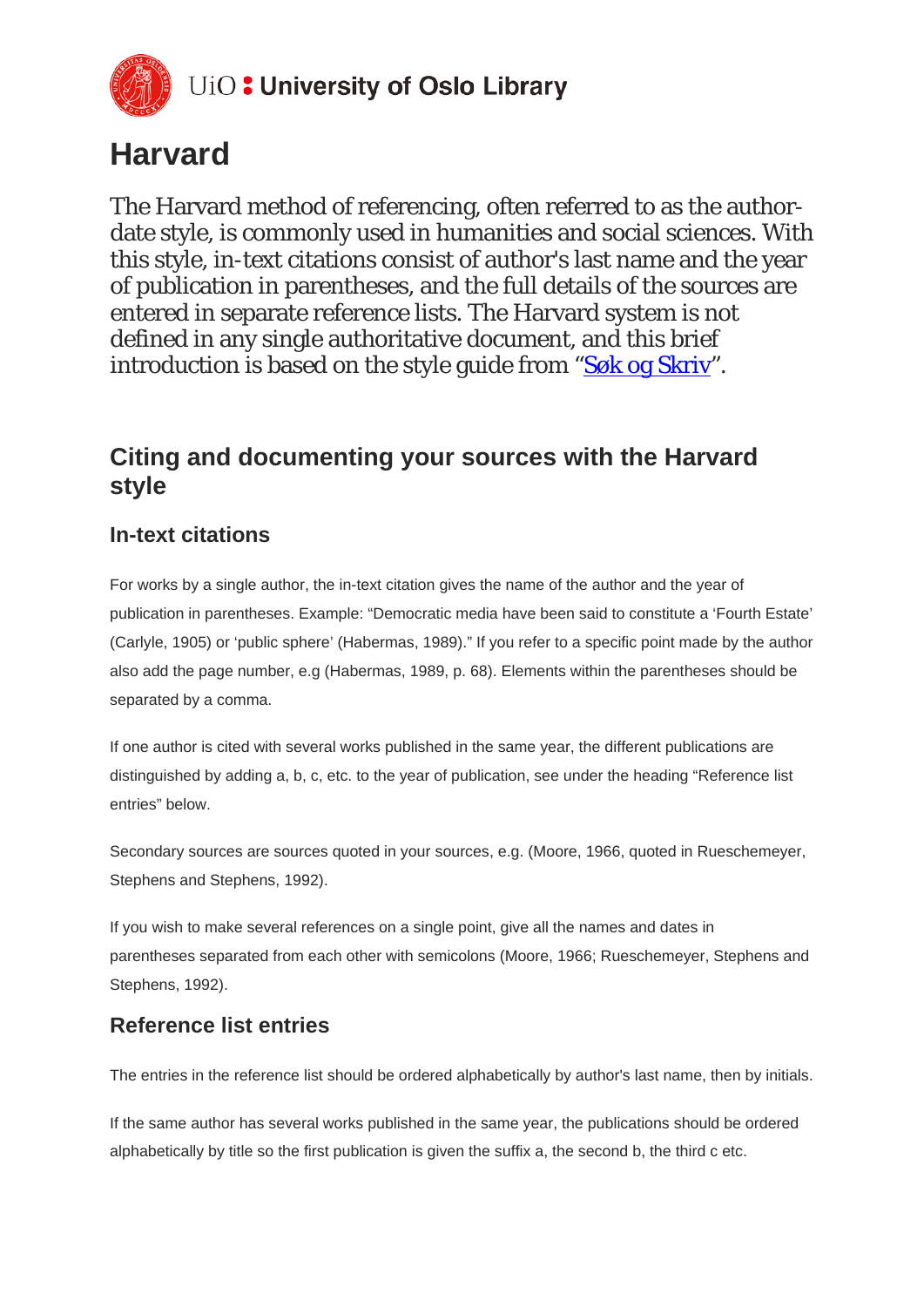Author names are given as last name and the initial of the first name. If there are several given names all initials should be given. Only the first author's name should be inverted.

Abbreviations like "vol.", "no.", "p." or "pp." should be in the language of your text, not the language of the publication you refer to.

## **Examples**

### **Books**

**In-text citation**

(Last name, Year)

(Carlyle, 1905)

#### **Reference list entry**

Last name, I. (Year) *Book title*. Place of publication, Publisher.

Carlyle, T. (1905) *On Heroes*. London, H.R. Allenson.

Habermas, J. (1989) *The Structural Transformation of the Public Sphere*, translated by T. Burger. Cambridge, MA, MIT Press.

#### **Books with more than one author**

Two authors: Give both names each time you quote them. (Furseth and Everett, 1997)

More than three authors: Give all names the first time you quote them, then only the first author followed by et al.

## **Edited books**

**In-text citation**

(Last name, Year)

(Alsvik, 2005)

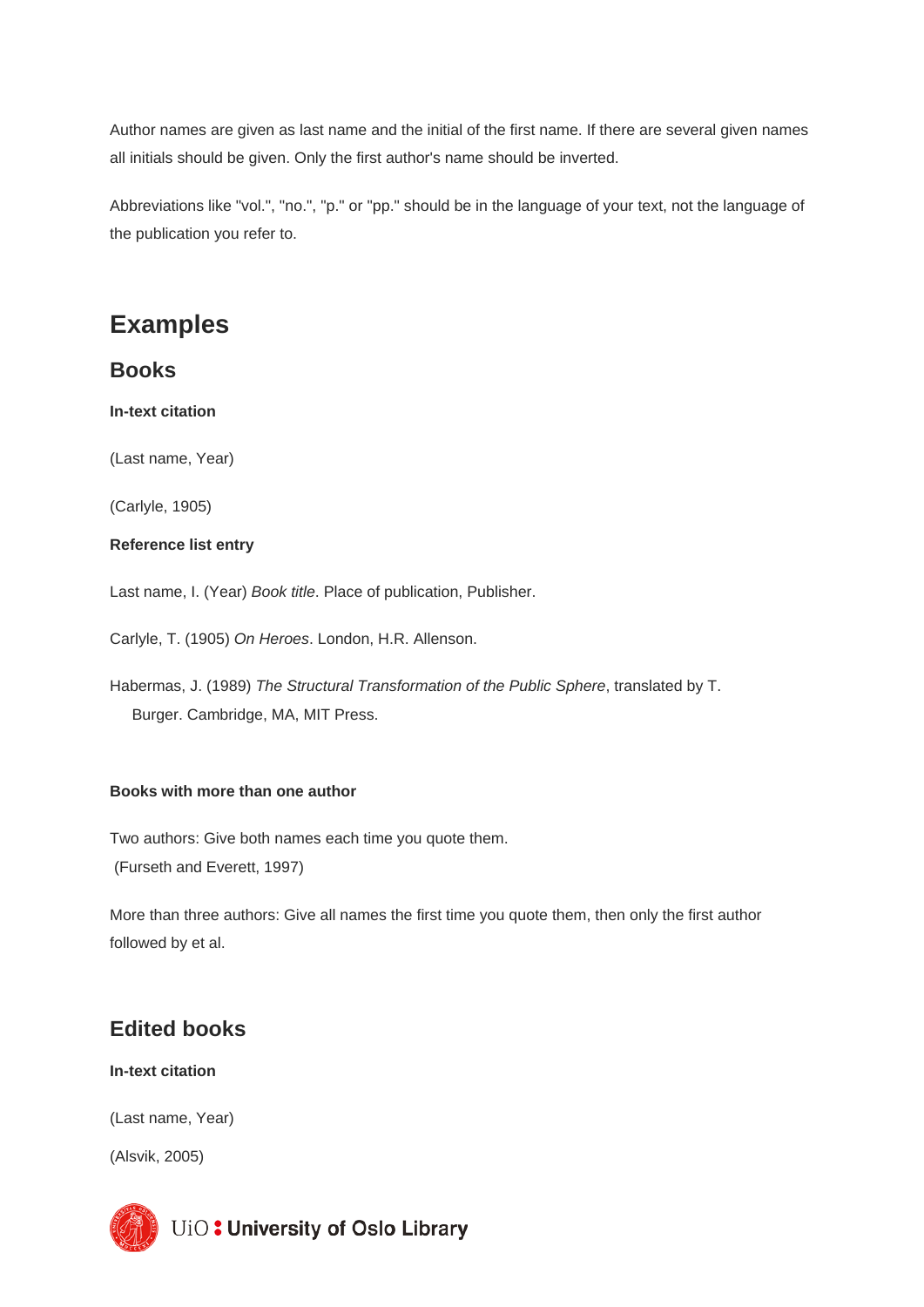#### **Reference list entry**

Last name, I. ed. (Year) *Book title*. Place of publication, Publisher.

Alsvik, O. ed. (2005) *Musikk, identitet og sted*. Oslo, Norsk lokalhistorisk institutt.

## **PhD or Master theses**

#### **In-text citation**

(Last name, Year)

(Øverland, 2012)

**Reference list entry**

Last name, I. (Year) *Thesis title*. Thesis, University.

Øverland, L. K. (2012) *Corruption across Cultures: How Norwegian Organisations Can Operate in China and Russia.* Master thesis, University of Tromsø.

## **Book chapters**

#### **In-text citation**

(Last name, Year)

(Kuhn, 2005)

#### **Reference list entry**

Last name, I. (Year) Title. In: Last name, I. and I. Last name, eds. *Title.* Place, Publisher, pages.

Kuhn, R. (2005) Media Management. In: Seldon, A. and D. Kavanagh, eds. *The Blair Effect 2001–5*. Cambridge, Cambridge University Press, pp. 94–112.

### **Journal articles**

#### **In-text citation**

(Last name and Last name, Year)

(Hauser and Benoit-Barne, 2002)

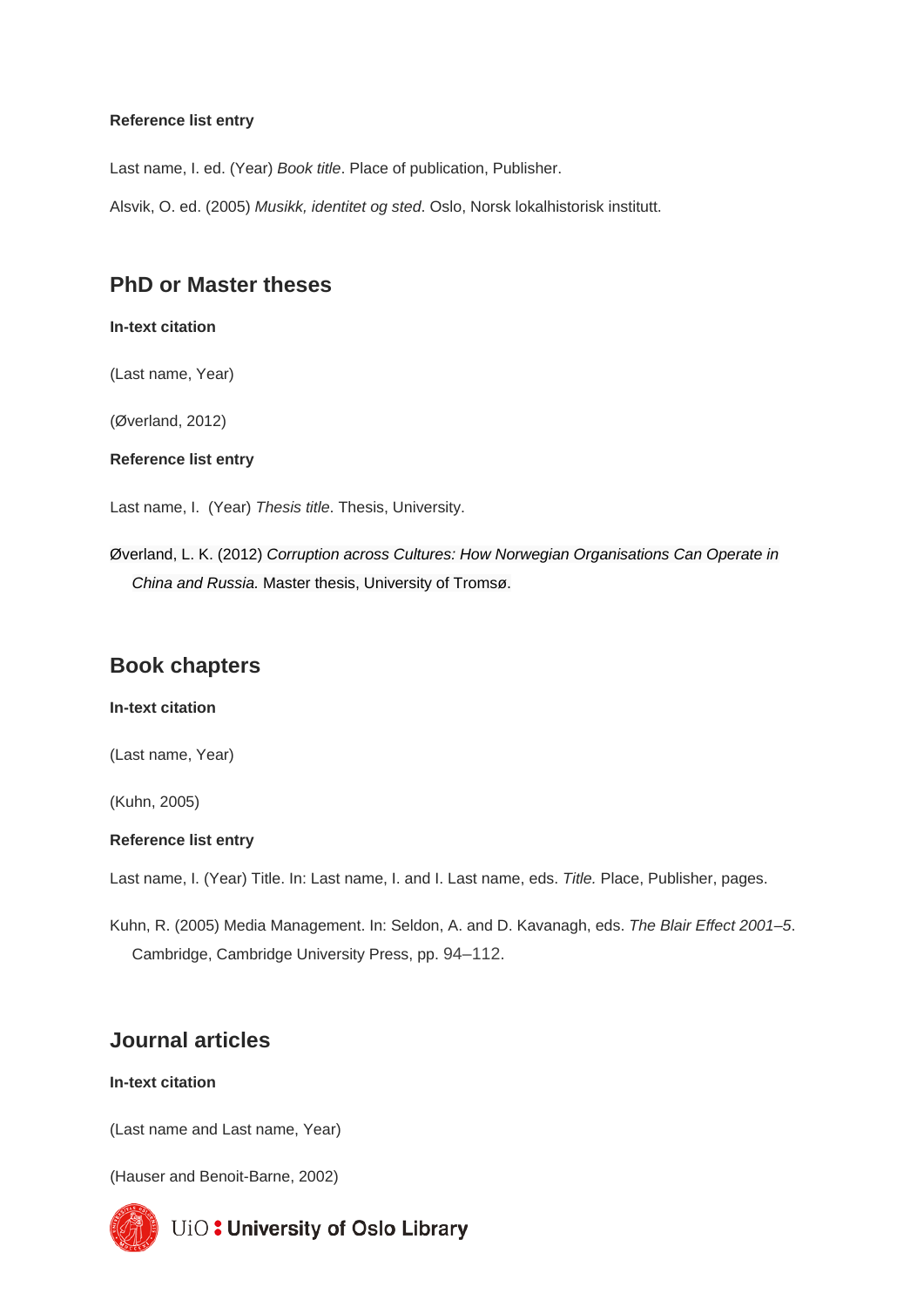#### **Reference list entry**

- Last name, I. and I. Last name (Year) Article title. *Journal name*, volume (number), page or page range.
- Hauser, G. and C. Benoit-Barne (2002) Reflections on Rhetoric, Deliberative Democracy, Civil Society. *Rhetoric and Public Affairs*, 5 (2), pp. 261–275.

## **Articles in electronic journals - with DOI**

#### **In-text citation**

(Last name and Last name, Year)

(Kane and Patapan, 2010)

#### **Reference list entry**

- Last name, I. and I. Last name (Year) Article title. *Journal name* [Internet], volume (number), page or page range. Available from: doi [Accessed date].
- Kane, J. and H. Patapan (2010) The Artless Art: Leadership and the Limits of Democratic Rhetoric. *Australian Journal of Political Science*, 45 (3), pp. 371–389. Available from doi:10.1080/10361146.2010.499162. [Accessed 11 November 2013].

### **Web pages**

#### **In-text citation**

Title of web page/organisation, Year)

(Transparency International, 2011)

#### **Reference list entry**

Title of web page/organisation (Year updated/copyright) *Title* [Internet]. Available from: URL [Accessed Date].

Transparency International (2011) *Corruption Perceptions Index 2010 Results* [Internet]. Available from: http://www.transparency.org/policy\_research/surveys\_indices/cpi/2010/results [Accessed 12 March 2011].